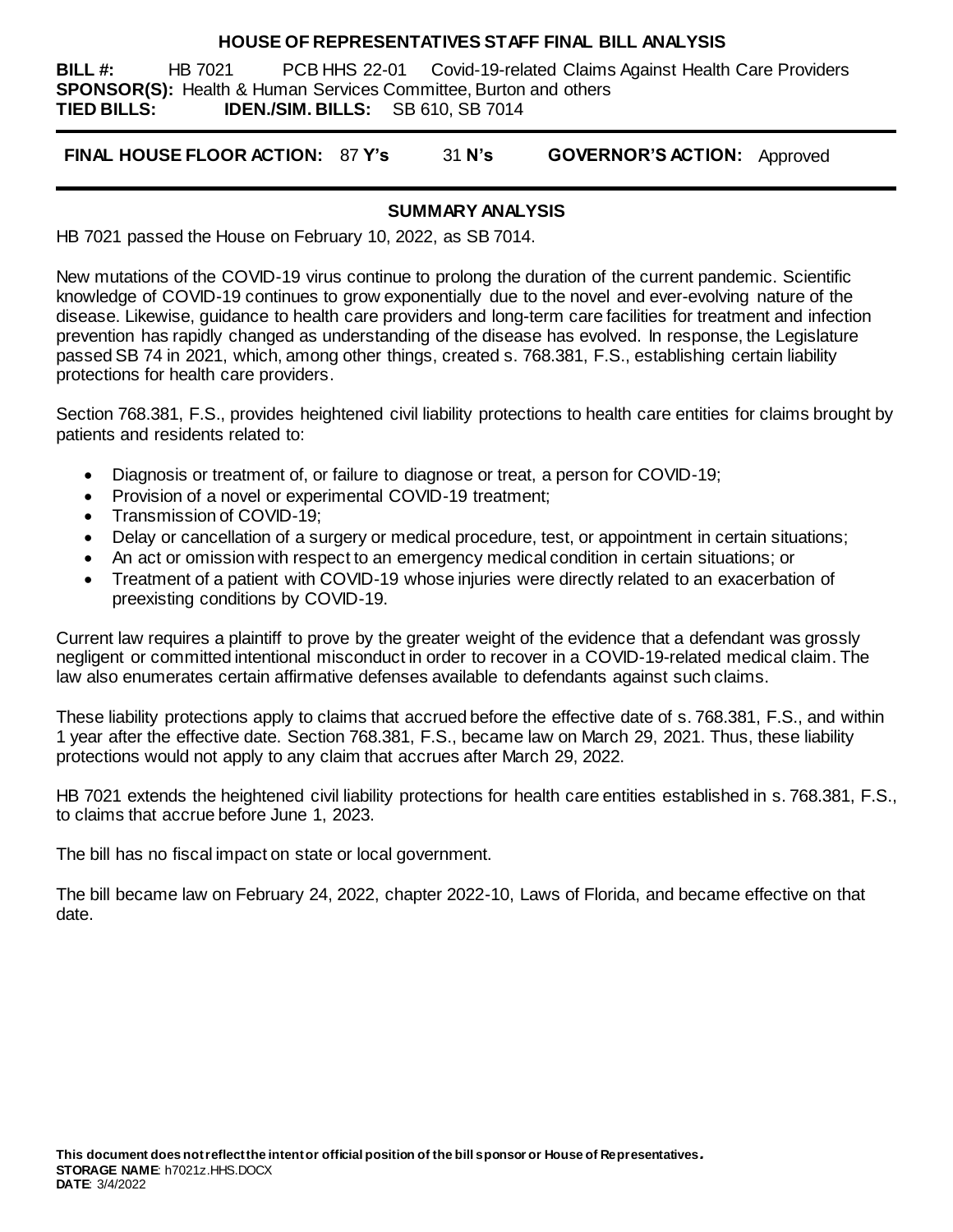# **I. SUBSTANTIVE INFORMATION**

# A. EFFECT OF CHANGES:

# **Present Situation**

New mutations of the COVID-19 virus continue to prolong the duration of the current pandemic. Scientific knowledge of COVID-19 continues to grow exponentially due to the novel and ever-evolving nature of the disease. Likewise, guidance to health care providers and long-term care facilities for treatment and infection prevention has rapidly changed as understanding of the disease has evolved. In response, the Legislature passed SB 74 in 2021, which, among other things, created s. 768.381, F.S., establishing certain liability protections for health care providers.

Section 768.381, F.S., provides heightened civil liability protections to health care providers for civil liability claims based on a breach of duty owed to a patient or resident related to:

- Diagnosis or treatment of, or failure to diagnose or treat, a person for COVID-19;
- Provision of a novel or experimental COVID-19 treatment:
- Transmission of COVID-19:
- Delay or cancellation of a surgery or medical procedure, test, or appointment in certain situations;
- An act or omission with respect to an emergency medical condition, which act or omission was due to a lack of resources directly caused by the COVID-19 pandemic; or
- Treatment of a patient with COVID-19 whose injuries were directly related to an exacerbation of preexisting conditions by COVID-19.

This liability protection is available to certain providers, as follows:

- Any activity, service, agency, or facility regulated by the Agency for Health Care Administration, including hospitals, health care clinics, nursing homes, assisted living facilities, and home health agencies.
- A clinical laboratory providing services in the state or services to health care providers in the state, if the clinical laboratory is certified by the Federal Centers for Medicare and Medicaid Services under the federal Clinical Laboratory Improvement Amendments and the federal rules adopted thereunder.
- Federally qualified health care centers.
- Any site providing health care services which was established for the purpose of responding to the COVID-19 pandemic under any federal or state order, declaration, or waiver.
- Licensed acupuncturists, medical physicians, osteopathic physicians, chiropractors, podiatrists, naturopathic physicians, optometrists, nurses, pharmacists, dentists, dental hygienists, midwives, electrologists, massage therapists, opticians, physical therapists, psychologists, clinical social workers, mental health counselors, marriage and family therapists, speechlanguage pathologists, nursing home administrators, occupational therapists, respiratory therapists, dieticians, nutritionists, athletic trainers, orthotists, pedorthists, prosthetists, clinical laboratory personnel, medical physicists, radiological personnel, and home health aides;
- Clinical and non-clinical staff of licensed substance abuse and mental health providers.
- Licensed continuing care facilities.
- Pharmacies.

Section 768.381, F.S., requires a plaintiff to plead a COVID-19-related medical claim with particularity; if the plaintiff fails to do so, the court must dismiss the complaint. A plaintiff must prove by the greater weight of the evidence that a defendant was grossly negligent or committed intentional misconduct to recover for a COVID-19-related medical claim. Moreover, if a health care provider proves by the greater weight of the evidence the existence of an affirmative defense applicable to a COVID-19-related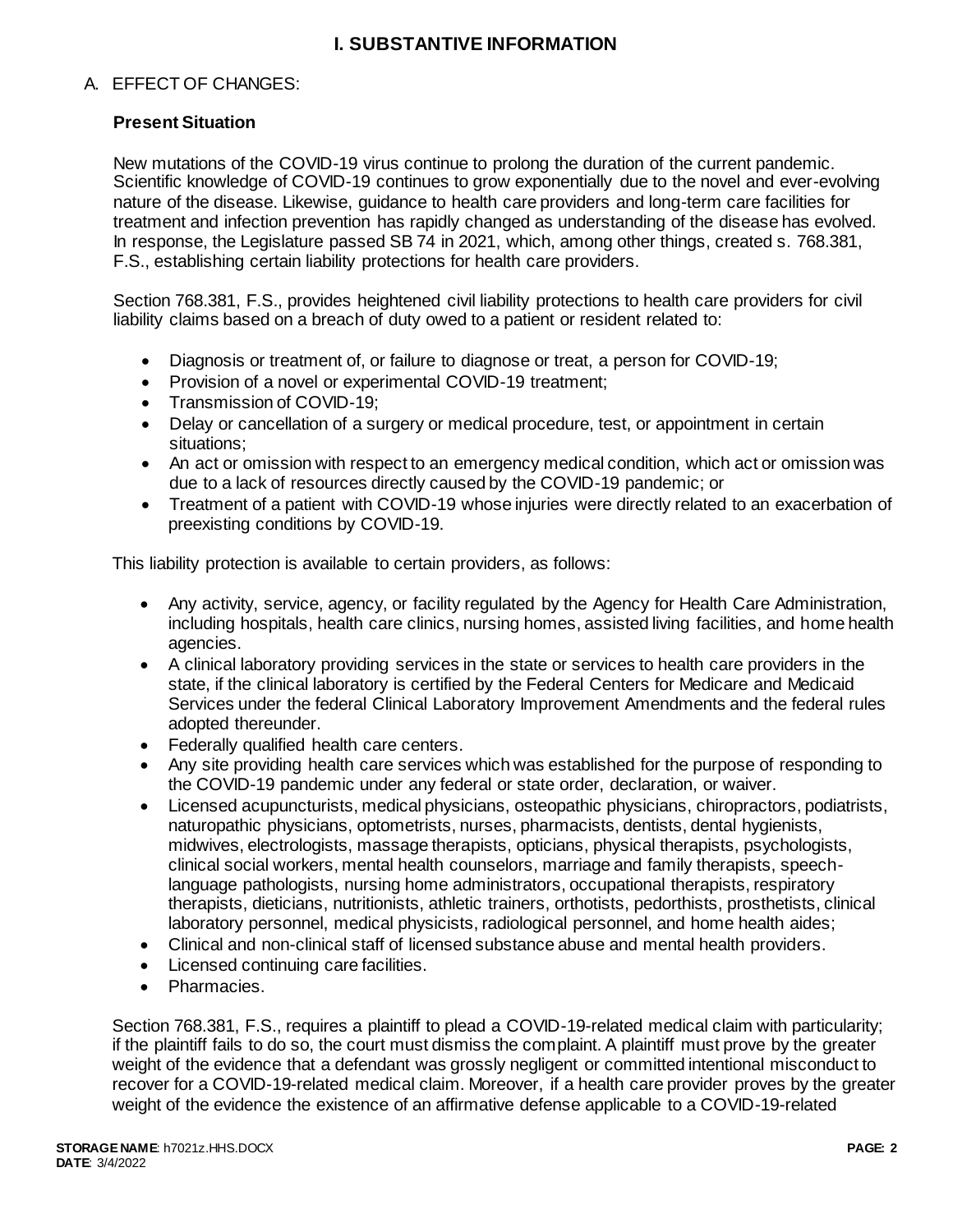medical claim, the health care provider has no liability for that claim. The affirmative defenses that may apply to a COVID-19-related medical claim include, in addition to other affirmative defenses recognized by law, the health care provider's:

- Substantial compliance with government-issued health standards specifically relating to COVID-19 or other relevant standards.
- Substantial compliance with government-issued health standards relating to infectious diseases in the absence of standards specifically applicable to COVID-19.
- Substantial compliance with any applicable government-issued health standards relating to COVID-19 or other relevant standards if the standards were in conflict.
- Impossibility of substantial compliance with government-issued health standards because of:
	- $\circ$  Widespread shortages of necessary supplies, materials, equipment, or personnel.
	- o Insufficient time to implement the standards.

The applicable statute of limitations for a COVID-19-related medical claim:

- Arising out of the transmission, diagnosis, or treatment of COVID-19 to one year after the later of the:
	- o Date of death due to COVID-19;
	- o Hospitalization related to COVID-19; or
	- o First diagnosis of COVID-19 which forms the basis of the action.
- Not arising out of the transmission, diagnosis, or treatment of COVID-19 to one year after the cause of action accrues.

These liability protections apply to claims that accrued before the effective date of s. 768.381, F.S., and within 1 year after the effective date. Section 768.381, F.S., became law on March 29, 2021. Thus, these liability protections would not apply to any claim that accrues after March 29, 2022.

# **Effect of Proposed Bill**

HB 7021 extends the heightened civil liability protections for health care entities established in s. 768.381, F.S., to claims that accrue before June 1, 2023. 1

The bill takes effect upon becoming a law.

# **II. FISCAL ANALYSIS & ECONOMIC IMPACT STATEMENT**

# A. FISCAL IMPACT ON STATE GOVERNMENT:

1. Revenues:

None.

2. Expenditures:

Section 768.381, F.S., requires a trial judge to make an initial determination of whether the plaintiff in a COVID-19 related lawsuit has met certain requirements before sending the case to a jury. As

l

<sup>1</sup> During the 2021 Special Session B, the Legislature enacted HB 1B which contained several COVID-19 specific provisions. Each of these provisions are set to expire on June 1, 2023.